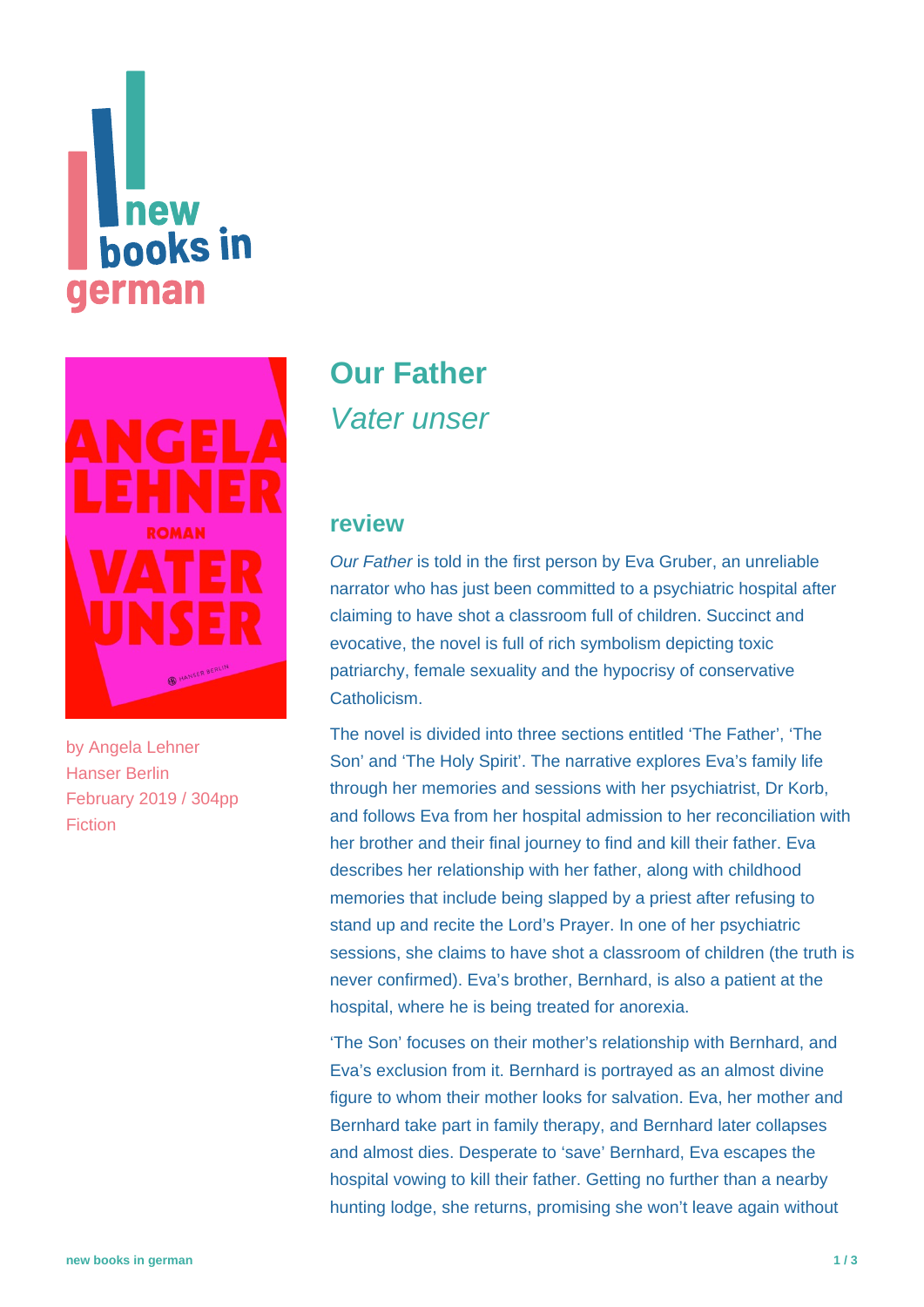#### **Bernhard**

The third part of the novel follows Bernhard and Eva's trip home to kill their father. It transpires that Bernhard was being fed by a drip which was keeping him alive, and as their journey continues, he becomes weaker and weaker. They reach their childhood home and shelter overnight in a barn, but come morning Eva realises that the house has long been abandoned; she suddenly remembers that their father killed himself many years ago.

The novel is strongly rooted in the tradition of postmodern Austrian women writers from the sixties and seventies, such as Ingeborg Bachmann, Elfriede Jelinek and Marlen Haushofer. The idea of the unreliable female narrator will be familiar to English-speaking readers from blockbuster novels such as Gone Girl and The Girl on the Train, although Our Father is a much more literary work. Despite being unlikeable for her manipulativeness and violent outbursts, Eva's cynical humour is captivating and the reader eagerly follows her every unpredictable move.

### **press quotes**

'What a debut! You find yourself wanting to kiss and strangle Eva at the same time. I can't get her out of my head.'

– Joachim Meyerhoff

## **about the author**

**Angela Lehner**, born in 1987 in Klagenfurt, lives in Berlin. She has received several literary awards and scholarships for her writing. Vater unser is her debut novel.

# **rights information**

Carl Hanser Verlag (Germany) Contact: Friederike Barakat friederike.barakat@hanser.de Tel: +49 (0)89 99830509